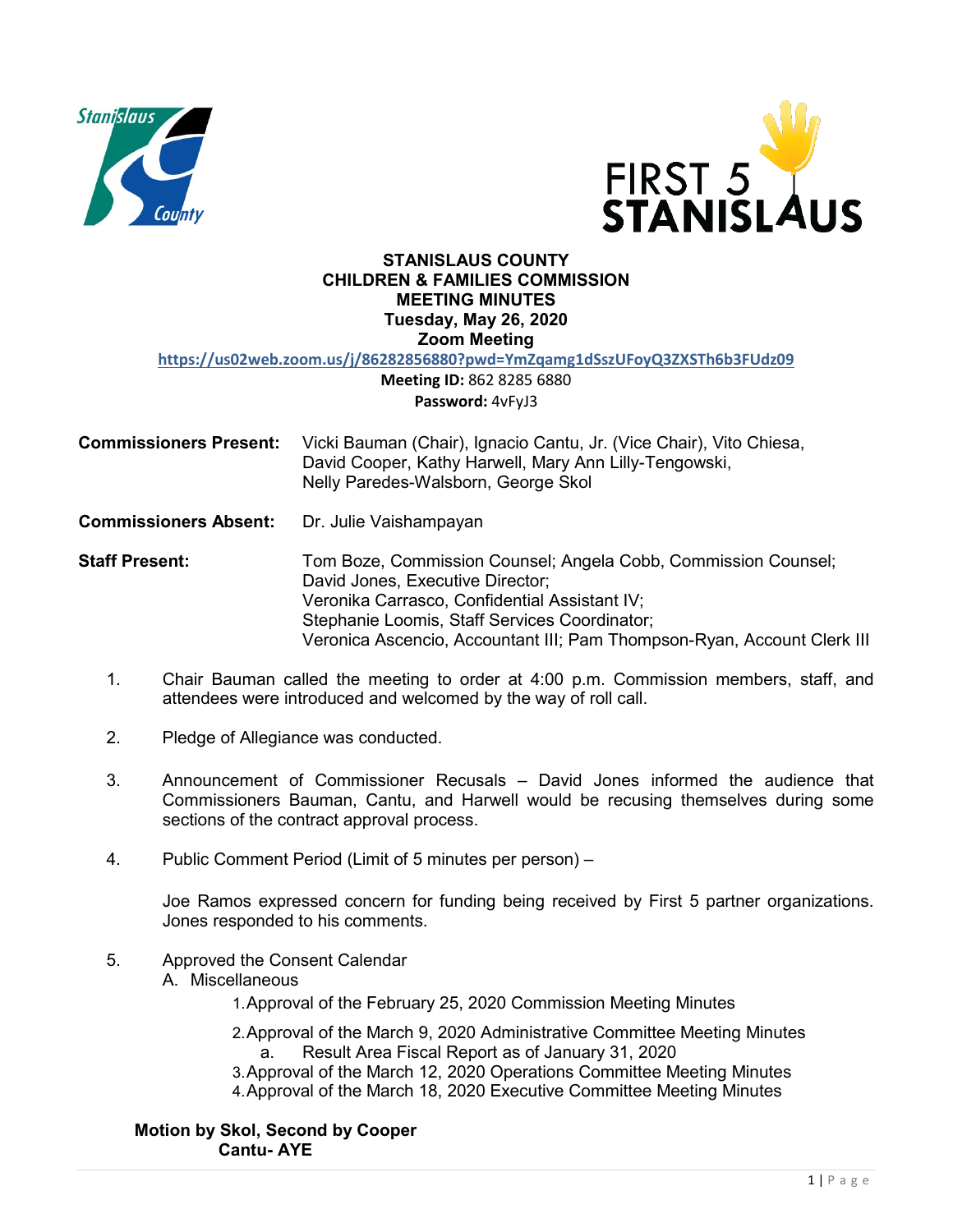**Cooper- AYE Harwell- AYE Paredes-Walsborn- AYE Skol- AYE Bauman- AYE Chiesa- Absent Lily-Tengowski- Absent Vaishampayan- Absent Motion Passed (6,0)**

- 6. Discussion
	- A. Approved the Executive Director to Negotiate and Sign an Agreement with Nancy Fisher for Consulting Services for High Risk Prenatal Care. The Health Birth Outcomes program is coming to an end by the end of the 2020-2021 fiscal year. Through this contract, Fisher will help lead a system's level approach to engaging community partners in regard to high risk prenatal care and the HBO transition. Chair Bauman opened the floor to public comment. Joe Ramos provided feedback in regard to the contract. Commissioner Skol added that Fisher had significant knowledge of the HBO program. **Motion by Skol, second by Harwell**

**Cantu- AYE Cooper- AYE Harwell- AYE Paredes-Walsborn- AYE Skol- AYE Bauman- AYE Chiesa- Absent Lily-Tengowski- Absent Vaishampayan- Absent Motion Passed (6,0)**

B. Approved the Executive Director to Negotiate and Sign an Agreement with Judi Sherman for Family Strengthening Consulting Services. Sherman will facilitate a four month collaborative planning process between First 5, CSA and the Family Resource Centers to identify opportunities for services and for alignment with the First 5 strategic plan. Chair Bauman opened the floor to public comment. Joe Ramos provided feedback in regard to the contract.

**Motion by Paredes-Walsborn, second by Cooper**

**Cantu- AYE Cooper- AYE Harwell- AYE Paredes-Walsborn- AYE Skol- AYE Bauman- AYE Chiesa- Absent Lily-Tengowski- Absent Vaishampayan- Absent Motion Passed (6,0)**

- 7. Public Hearing
	- A. Public Hearing on the First 5 California 2018-2019 Annual Report. The Commission heard a presentation on the report by Stephanie Loomis. The annual report contains an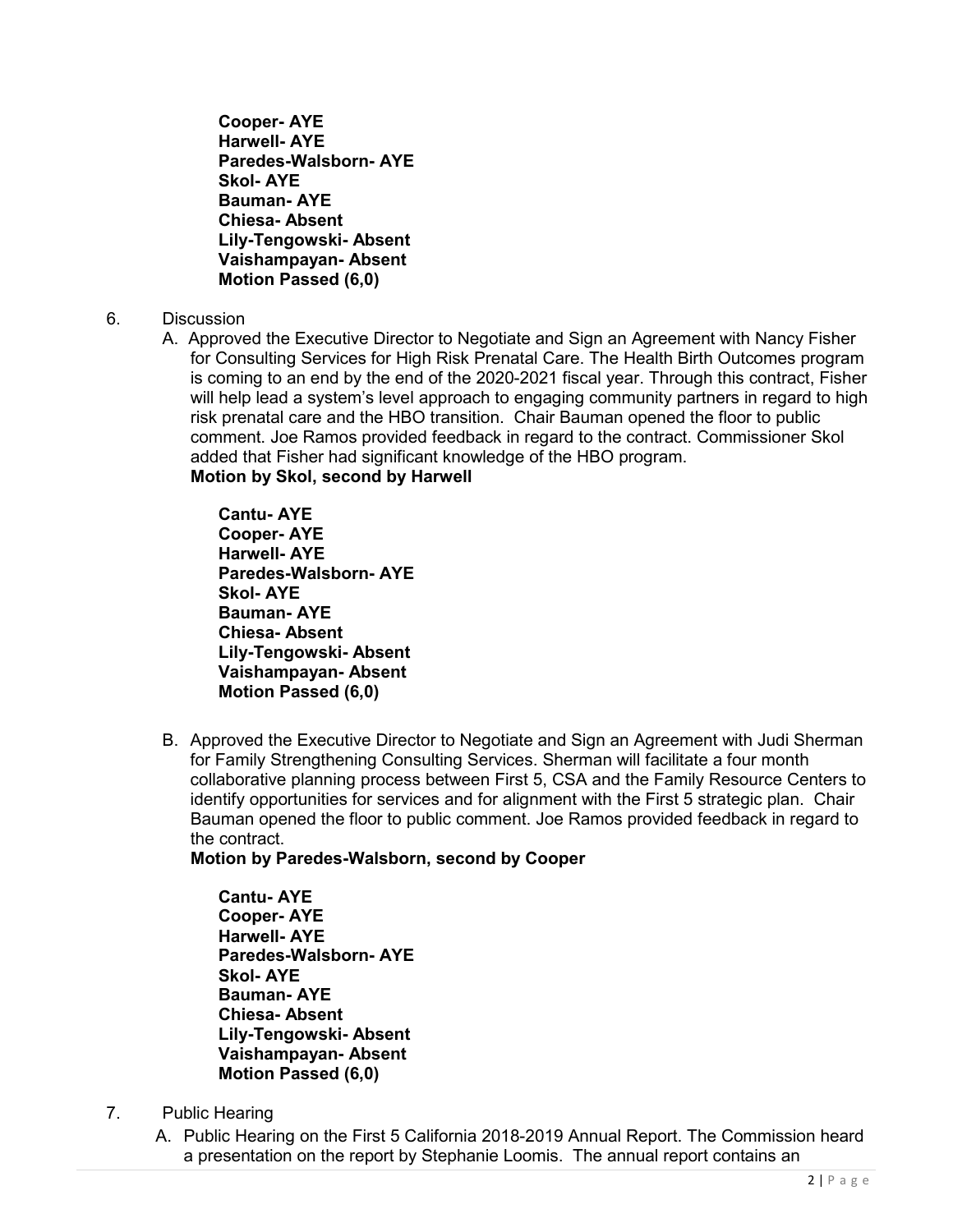overview, a result area report, state initiatives such as IMPACT and Quality Counts California etc., and the County Commission program results. Loomis shared that the State Annual Report is required as a part of the Health and Safety Code.

### **Commissioner Chiesa joined the meeting at 4:51 pm**

The 2018-2019 Annual Program Evaluation report is designed to provide Commissioners and the public with important information including: the funding distribution of the various Commission contracts regarding Result Areas; historic funding levels; geographic distribution of contracted services; demographics of funded program recipients; and outcomes/effectiveness of the Commission's contracted programs.

### **Chair Bauman opened the public hearing at 5:00 pm. Hearing no comments from the public, the public hearing was closed at 5:01 pm.**

The Commission accepted the 2018-2019 Annual Program Evaluation Report. **Motion by Chiesa, Second by Skol** 

**Cantu- AYE Cooper- AYE Harwell- AYE Paredes-Walsburn- AYE Skol- AYE Bauman- AYE Chiesa- AYE Lily-Tengowski- Absent Vaishampayan- Absent Motion Passed (7,0)**

B. Public Hearing to Consider Adoption of the Fiscal Year 2020-2021 Budget, Long Range Financial Plan and Related Actions. The budget the Commission is acting on as part of this agenda item is the Fiscal Year 2020-2021 budget. Jones shared that First 5 Stanislaus was reclassified to a discrete component of the County's Comprehensive Annual Financial Report (CAFR) that led to some accounting changes. Jones then presented the budget in detail. Jones also presented the long-range financial plan to Commissioners and explained that the plan reflects First 5's continual development and implementation of the strategic plan.

**Chair Bauman opened the public hearing at 5:26 pm. Hearing no comments from the public, the public hearing was closed at 5:27 pm.** 

**Commissioner Lily-Tengowski joined the meeting at 5:31pm.** 

## **MOTIONS TO ADOPT 2020-2021 CONTRACT ALLOCATIONS**

### **1. ALL COMMISSIONERS VOTED ON THE FOLLOWING MOTION:**

- a. Approved recommendations # 1-8 on page 23 of the agenda packet
- b. Approved the following contract allocation recommendation on page 22 of the agenda packet and authorize the Executive Director to negotiate and execute the contract: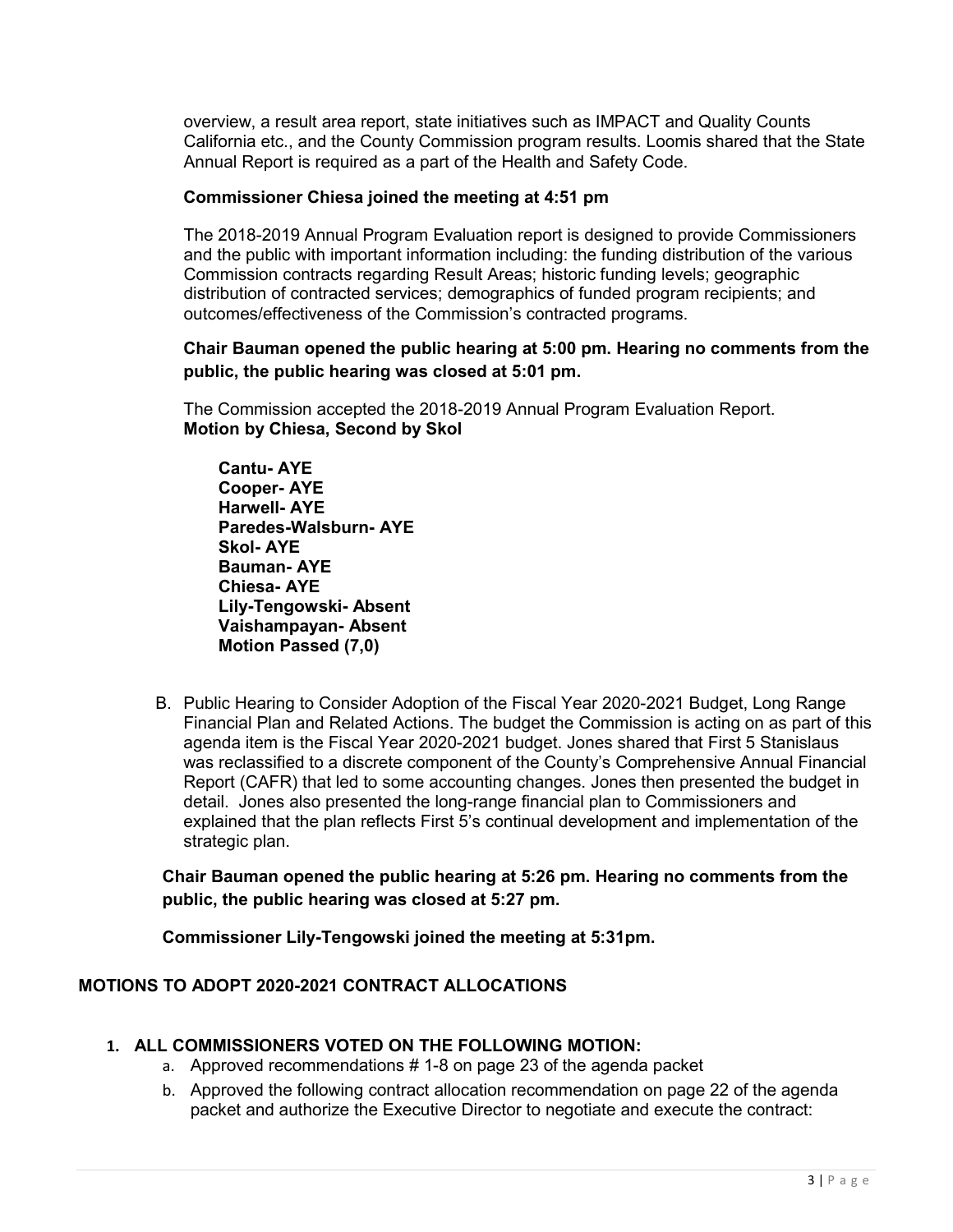| <b>Agency</b>                        | Program    | Line   | Amount    |
|--------------------------------------|------------|--------|-----------|
| Sierra Vista Child & Family Services | The BRIDGE | Line 2 | \$166,500 |

 **Motioned by Skol, second by Paredes-Walsburn**

**Cantu- AYE Cooper- AYE Chiesa- AYE Harwell- AYE Paredes-Walsburn- AYE Skol- AYE Bauman- AYE Lily-Tengowski- AYE Vaishampayan- Absent Motion Passed (8,0)**

| Agency / Program                                                  |         | <b>Total Contract</b> | <b>Commission</b> |  |
|-------------------------------------------------------------------|---------|-----------------------|-------------------|--|
|                                                                   |         | <b>Amount</b>         | <b>Share</b>      |  |
| Aspiranet (Turlock FRC)                                           | Line 5  | \$286,518             | \$190,415         |  |
| Center for Human Services (Ceres Partnership for Healthy Children | Line 6  | \$264,431             | \$163,418         |  |
| Center for Human Services (Oakdale / Riverbank FRC)               | Line 7  | \$232,503             | \$158,847         |  |
| Parent Resource Center for Central Modesto                        | Line 8  | \$619,124             | \$350,457         |  |
| Center for Human Services (Westside FRC)                          | Line 9  | \$294,057             | \$237,938         |  |
| Sierra Vista Child & Family Services (Hughson FRC)                | Line 10 | \$202,201             | \$147,135         |  |
| Sierra Vista Child & Family Services (N. Modesto / Salida FRC)    | Line 11 | \$560,523             | \$311,147         |  |
| Total                                                             |         | \$2,459,357           | \$1,559,357       |  |

# **2. Commissioner Harwell left the Zoom Meeting**

- a. Approved recommendation # 9 on page 23 of the agenda packet
- b. Approved the following contract allocation recommendation on page 22 of the agenda packet and authorize the ED to negotiate and execute the contract:
- c. Approved a one-year extension of the \$2,456,357 FRC /DR initiative with the Community Services Agency (CSA), with the Commission's share of the program not to exceed \$1,559,357 in 2020-2021. Authorize the Executive Director to sign 3-way contract amendments with CSA and the following agencies in the following contract amounts:

| <b>Agency</b>            | Program     | Line   | Amount   |
|--------------------------|-------------|--------|----------|
| United Way of Stanislaus | 211 Program | Line 1 | \$40,000 |

 **Motion by Chiesa, second by Cooper**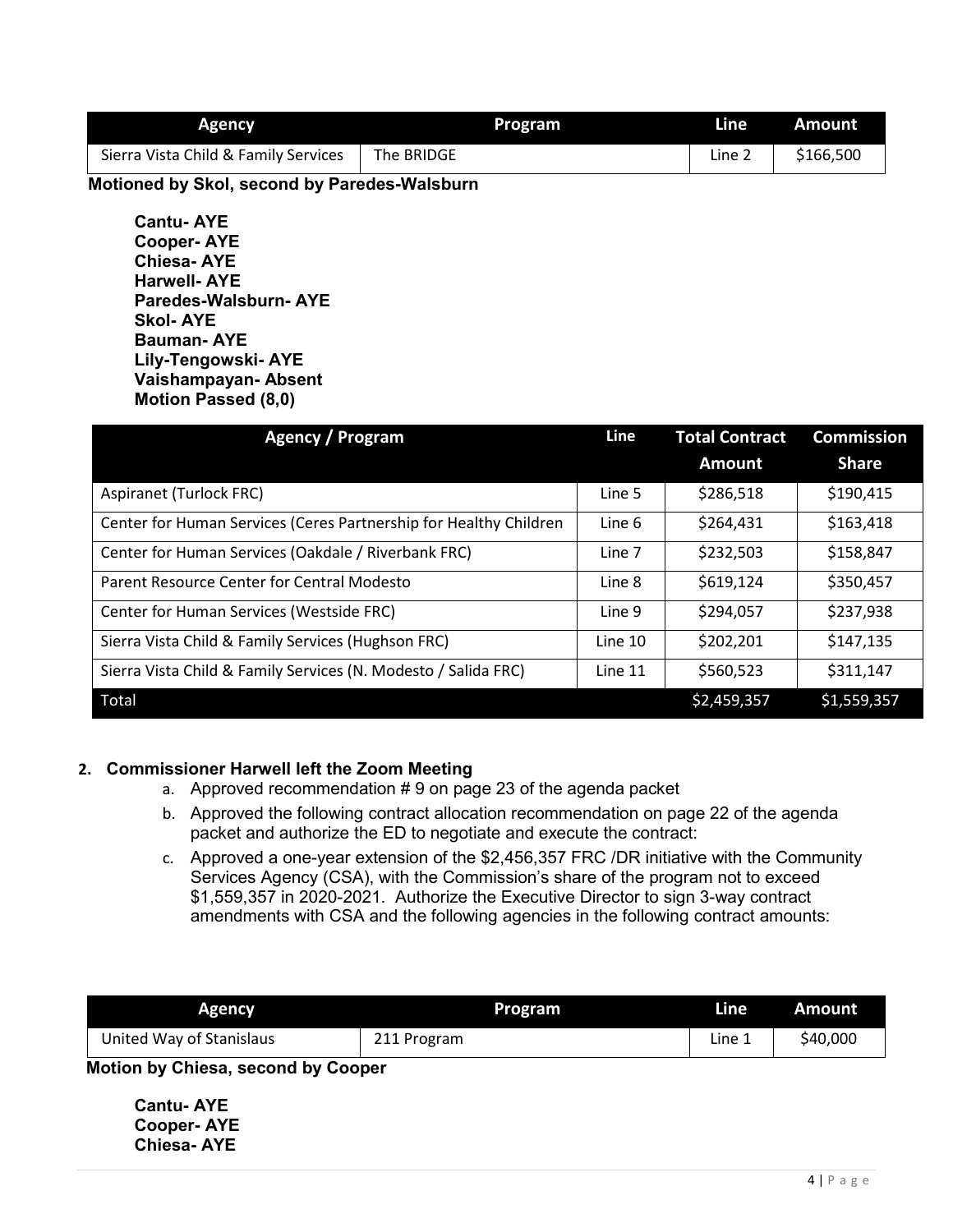**Paredes-Walsburn- AYE Skol- AYE Bauman- AYE Lily-Tengowski- AYE Vaishampayan- Absent Motion Passed (7,0)**

**3. Commissioner Harwell returned and Commissioners Lilly-Tengowski left the Zoom meeting:** Approved the following contract allocation recommendation on page 22 of the agenda packet and authorized the Executive Director or his designee to negotiate and execute the contract:

| <b>Agency</b>                                      | Program                                                     | Line   | Amount    |
|----------------------------------------------------|-------------------------------------------------------------|--------|-----------|
| <b>Stanislaus County Health Services</b><br>Agency | Healthy Birth Outcomes/Perinatal Home<br><b>Visitations</b> | Line 3 | \$717,852 |

 **Motion by Paredes-Walsburn, second by Cooper**

**Cantu- AYE Cooper- AYE Chiesa- AYE Harwell- AYE Paredes-Walsburn- AYE Skol- AYE Bauman- AYE Vaishampayan- Absent Motion Passed (7,0)**

4. **Commissioner Lilly-Tengowski returned and Commissioners Bauman and Cantu left the Zoom meeting:**

Approved the following contract allocation recommendation on page 22 of the agenda packet and authorized the Executive Director or his designee to negotiate and execute the contract:

| <b>Agency</b>                            | Program              | Line   | <b>Amount</b> |
|------------------------------------------|----------------------|--------|---------------|
| Stanislaus County Office of<br>Education | <b>Healthy Start</b> | Line 4 | \$498,398     |

Joe Ramos was acknowledged to provide feedback since he had a question through Zoom chat. Jones responded to him.

**Motion by Chiesa, second by Skol**

**Cantu- Recused Cooper- AYE Chiesa- AYE Harwell- AYE Paredes-Walsburn- AYE Skol- AYE Lily-Tengowski- AYE Bauman- Recused Vaishampayan- Absent**